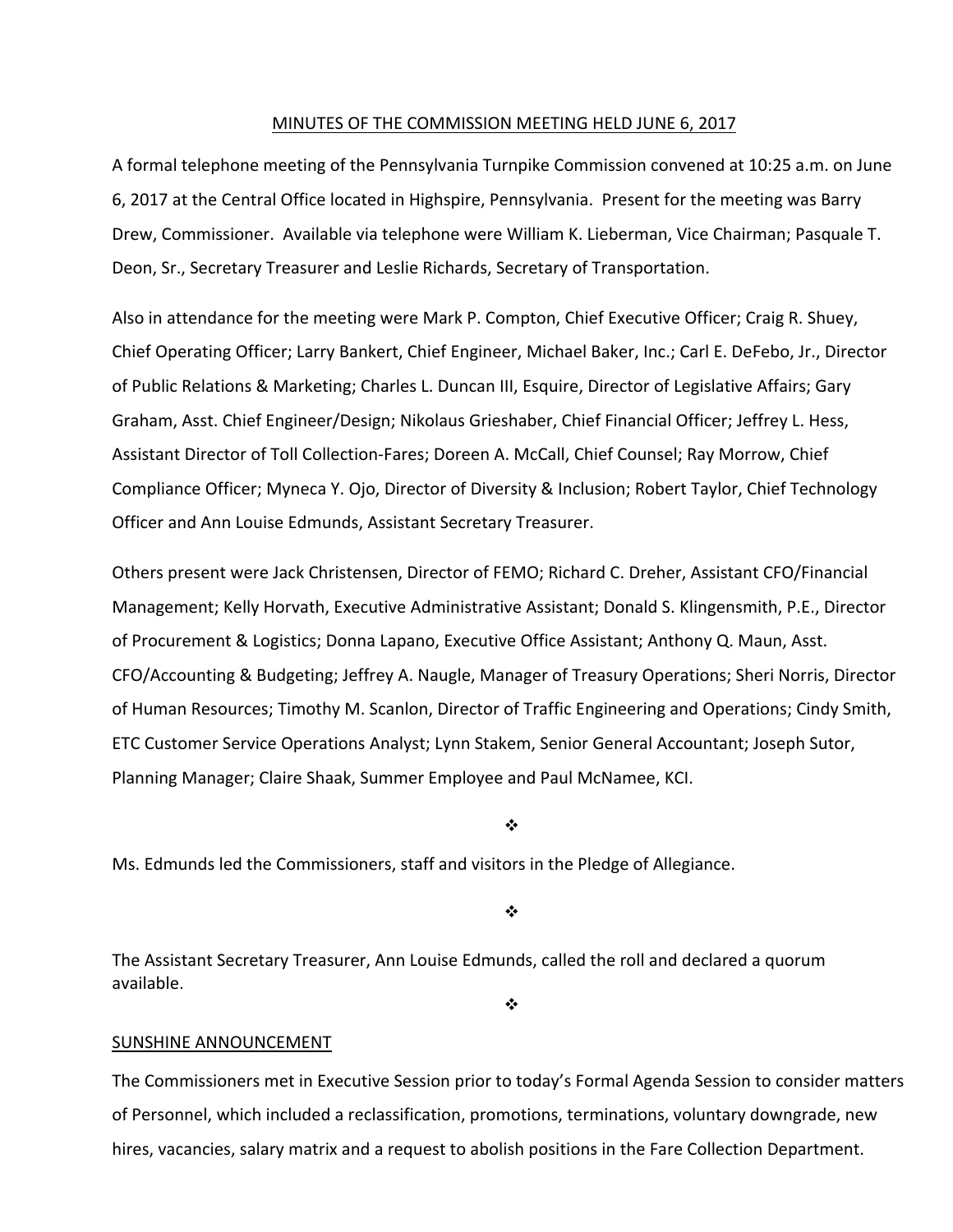The Commissioners also discussed Case No. 2017‐PTC‐SA‐0001 and engaged in non‐deliberative informational discussions regarding various actions and matters, which have been approved at previous public meetings.

 $\bullet$ 

### PUBLIC COMMENT

Ms. Edmunds: The public is welcome to address the Commission regarding items listed on the Agenda or other items not listed on the Agenda that are within the Commission's authority or control.

In order to conduct an orderly and effective meeting, all persons wishing to address the Commission should have signed in a requested time to speak. If you have not done so, you are invited to do so at this time.

There were no requests to address the Commission.

❖

## MINUTES OF THE MEETING

Motion‐That the Minutes of the meeting held May 16, 2017 be approved and filed as submitted ‐were made by Commissioner Drew, seconded by Commissioner Deon, and passed unanimously.

❖

### COMMUNICATIONS

Motion‐That the Commission approves the memo received from the Chief Counsel‐was made by Commissioner Drew, seconded by Commissioner Deon, and passed unanimously.

#### PERSONNEL

Motion‐That the Commission approves the Personnel as amended‐ was made by Commissioner Drew, seconded by Commissioner Deon, and passed unanimously.

 $\cdot$ 

❖

# UNFINISHED BUSINESS

Motion‐ That the Commission approves the proposed FY 2018 Ten Year Capital Plan and grant approval for staff to procure long lead equipment items and advertise for the use of consultants, contractors and other necessary professional services to advance all phases of projects within the first two years of the adopted plan‐was made by Commissioner Drew, seconded by Commissioner Deon; Commissioner Lieberman voted "No". The motion passed.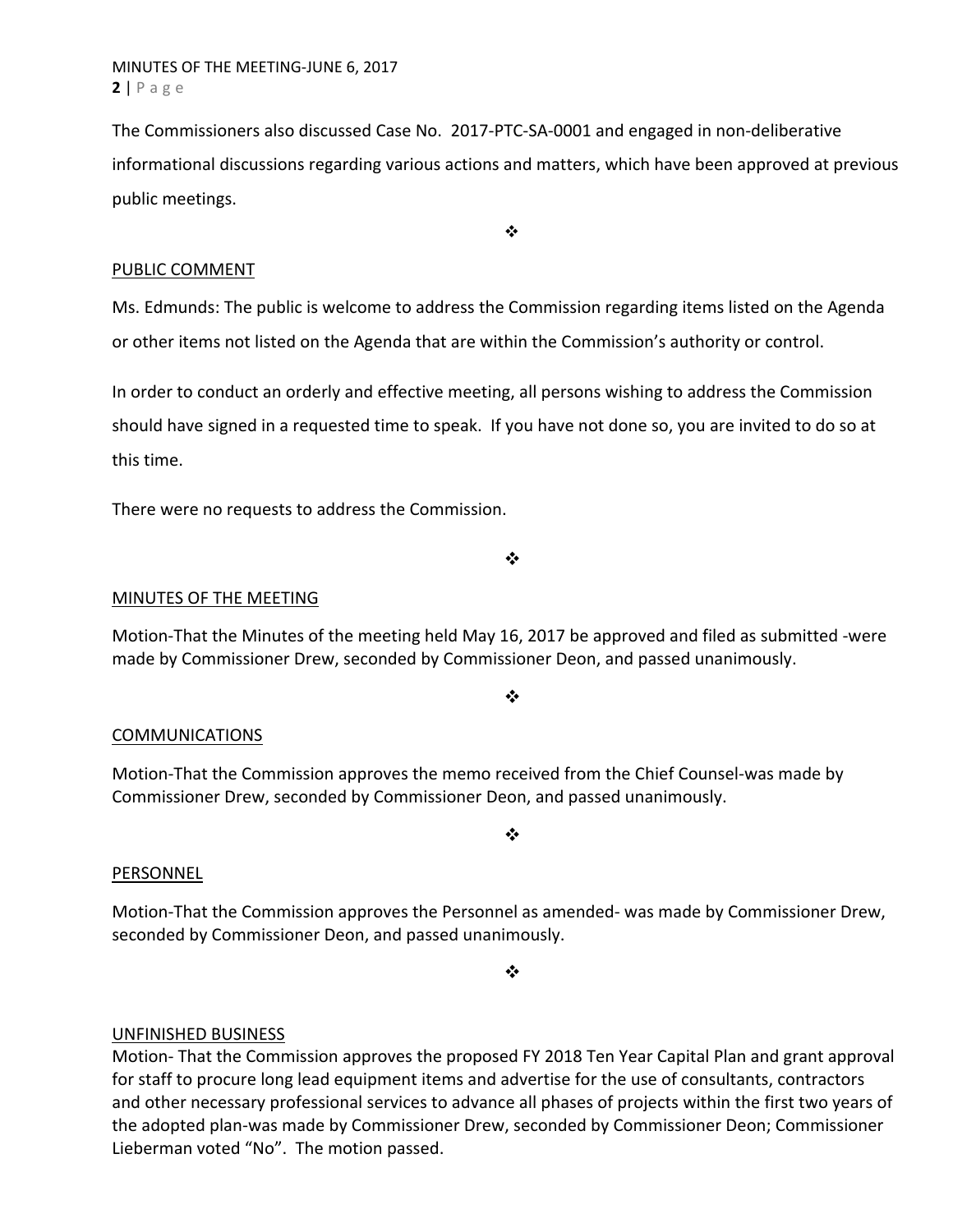$\bullet^{\bullet}_{\bullet} \bullet$ 

### NEW BUSINESS BOND RESOLUTION

Motion‐That the Commission Adopt the revisions to Policy 6.05, Utility Crossing License Agreements, to increase the application fee and to establish a fee for unauthorized crossings‐was made by Commissioner Drew, seconded by Commissioner Deon, and passed unanimously.

#### $\frac{1}{2}$

## AGREEMENTS

Motion‐That the Commission approves the negotiation and execution of Agreement and an Amendment for the items listed in memos "a" through "d":

- a. Agreements with our Authorized Service Providers in Districts 2 and 4, for an incentive program (July 1, 2017 – May 31, 2018) to promote the safe and quick clearance of major traffic incidents; at an approximate cost of \$125,000.00;
- b. Agreement and all necessary documents with UGI Corporation to sell approximately one acre of Commission property in Lancaster County to UGI to provide access to its new corporate headquarters; UGI will pay the Commission \$15,000.00;
- c. Amendment to our agreement with Transcore for Communications Systems Maintenance, exercising the option to renew the agreement for an additional year (June 1, 2018 – May 31, 2019); at a not‐to‐exceed amount of \$3,335,083.00;
- d. Settlement Agreement and Release with Conner Strong.

‐was made by Commissioner Drew, seconded by Commissioner Deon, and passed unanimously.

❖

# RIGHT‐OF‐WAY REQUESTS

Motion-That the Commission approves the Right-of-Way Request for the items listed in memos "a" through "i":

- a. Settlement of Right‐of‐Way #17637 (Richard C. & Graciela Burton, Jr.), a partial take parcel necessary for construction of the Southern Beltway, US 22 to I‐79, by authorizing payment of \$29,300.00 representing the balance of the Board of View award to Richard D. & Graciela Burton, Jr.;
- b. Acquisition of Right‐of‐Way #14087‐B (Michael A. Shovlin), a total take parcel necessary for the total reconstruction project from MP 53.00 to MP 57.00 by authorizing payment of \$38,388.51 representing fair market value, pro‐rated taxes and recording fees to Diversified Settlement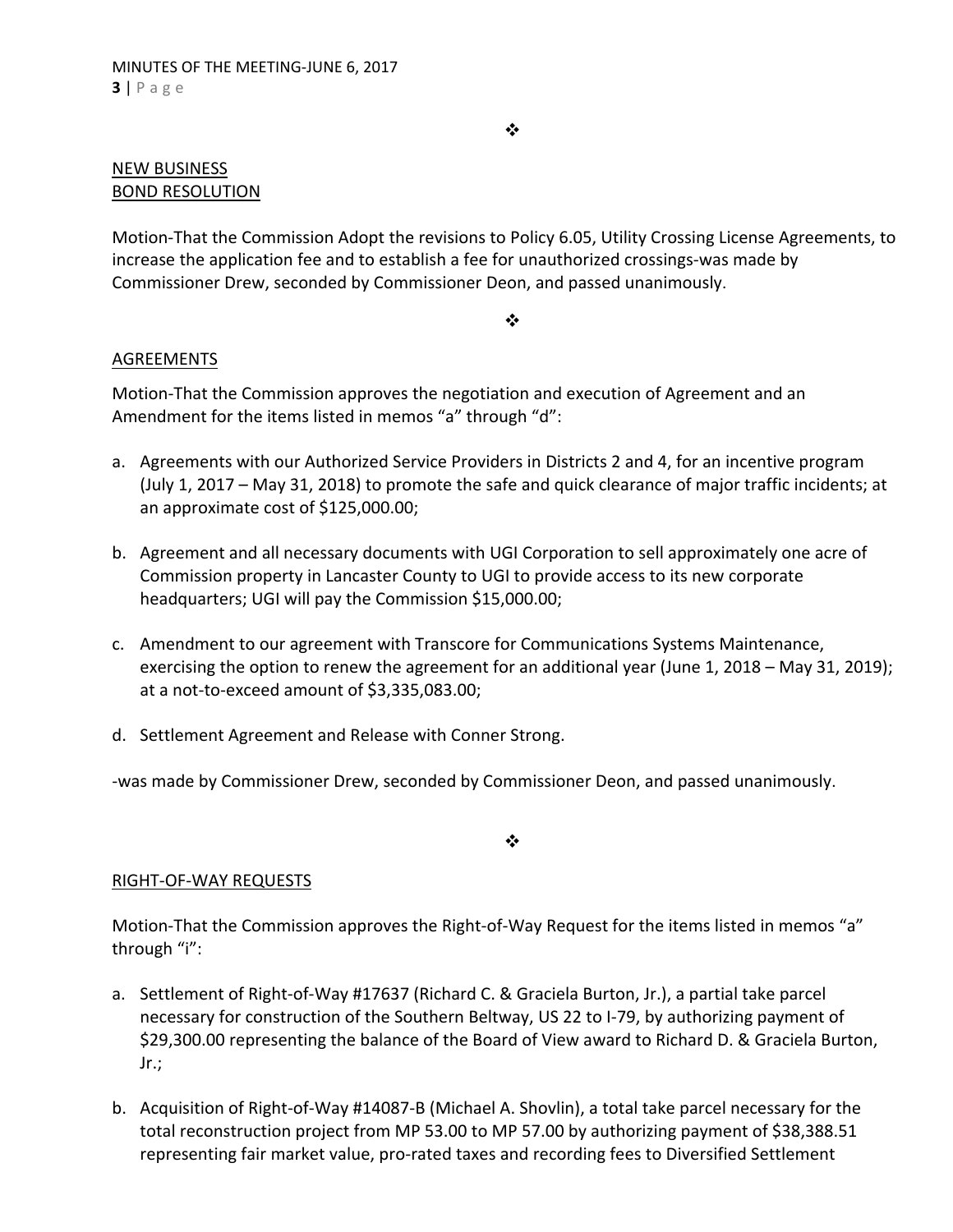MINUTES OF THE MEETING‐JUNE 6, 2017 **4** | Page

Services, escrow agent; authorize the appropriate Commission officials to execute the Agreement of Sale and all other documents required for closing; authorize the payment of additional statutory damages as calculated by the Right‐of‐Way Administrator and approved by the Chief Counsel; and payment of fair market value is contingent upon the delivery of a deed as prepared by the Legal Department;

- c. Acquisition of Right‐of‐Way #14088‐A (Larry J. McCluskey and Billie L. Kikta), a total take parcel necessary for the total reconstruction project from MP 53.00 to MP 57.00 by authorizing payment of \$75,606.11 representing fair market value, pro‐rated taxes and recording fees to Diversified Settlement Services, escrow agent; authorize the appropriate Commission officials to execute the Agreement of Sale and all other documents required for closing; authorize the payment of additional statutory damages as calculated by the Right‐of‐Way Administrator and approved by the Chief Counsel; and payment of fair market value is contingent upon the delivery of a deed as prepared by the Legal Department;
- d. Acquisition of Right‐of‐Way #2002‐D (Preston S. and Edna D. Dietz), a partial take parcel necessary for the total reconstruction project from MP 128.00 to MP 134.00 by authorizing payment of \$1,517.25 representing fair market value and pro-rated taxes to Preston S. and Edna D. Dietz; authorize the appropriate Commission officials to execute the Agreement of Sale and other documents that may be required for closing; authorize the payment of additional statutory damages as calculated by the Right‐of‐Way Administrator and approved by the Chief Counsel; and payment of damages to the property owners is contingent upon their delivery of a deed prepared by the Legal Department;
- e. Acquisition of Right‐of‐Way #1031‐R26 (Joseph Cuong Manh Ngo and Tracy Lu Ngo), a partial take parcel necessary for the reconstruction of Bridge B-502 at MP 110.12 by authorizing payment of \$5,130.00 representing fair market value and pro-rated taxes to Joseph Cuong Manh Ngo and Tracy Lu Ngo; authorize the appropriate Commission officials to execute the Agreement of Sale and other documents that may be required for closing; authorize the payment of additional statutory damages as calculated by the Right‐of‐Way Administrator and approved by the Chief Counsel; and payment of damages to the property owners is contingent upon their delivery of a deed prepared by the Legal Department;
- f. Acquisition of Right‐of‐Way #15008‐K (David J. Hobaugh), a total take parcel necessary for the total reconstruction project from MP 57.00 to MP 67.00 by authorizing payment of \$186,754.11 representing fair market value and pro‐rated taxes to TRG Closing Services, escrow agent; also issue payment of \$108,571.80 representing housing supplement and closing costs to Barristers; authorize the appropriate Commission officials to execute the Agreement of Sale and other documents that may be required for closing; authorize the payment of additional statutory damages as calculated by the Right‐of‐Way Administrator and approved by the Chief Counsel; and payment of fair market value to the property owner is contingent upon his delivery of a deed prepared by the Legal Department;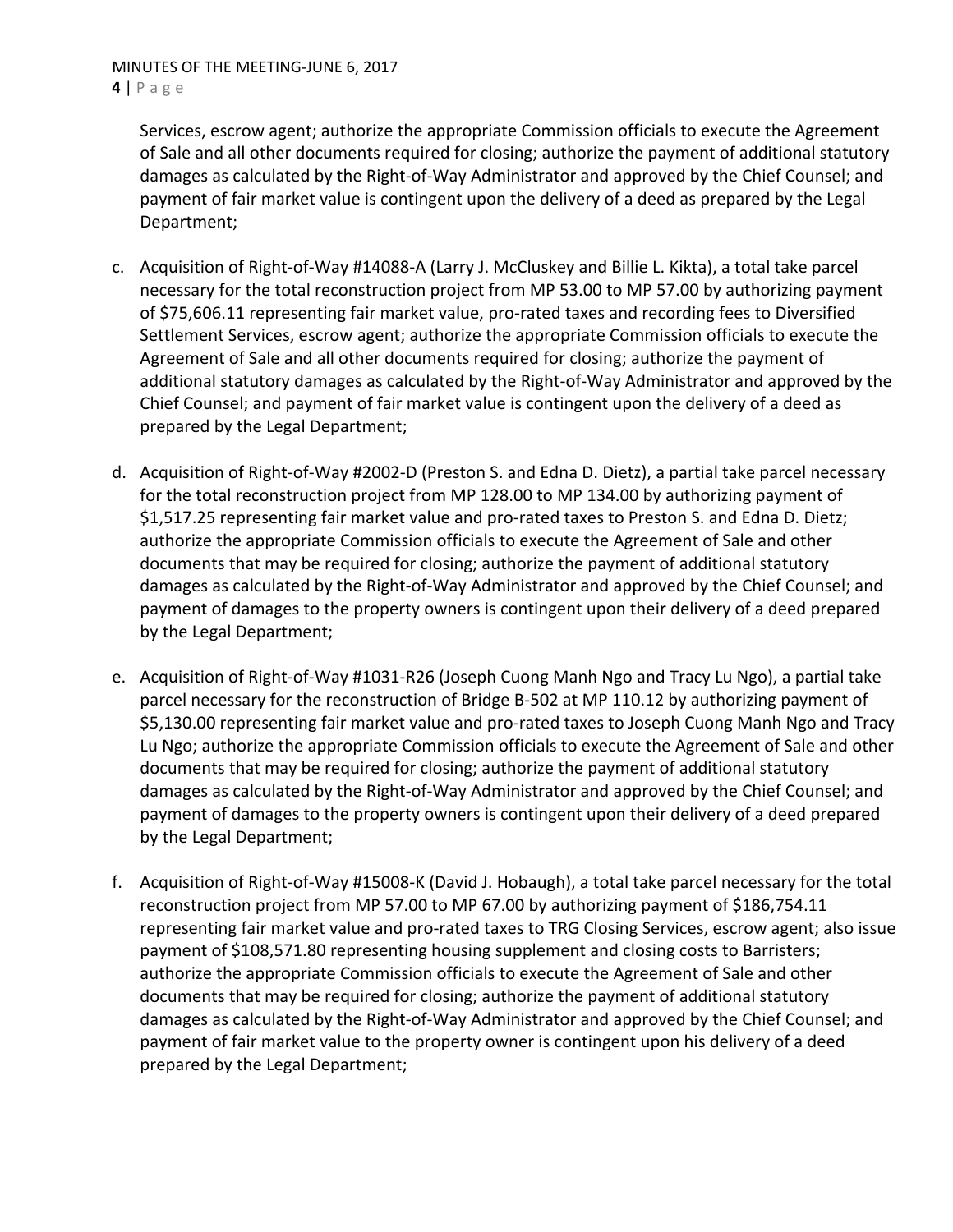#### MINUTES OF THE MEETING‐JUNE 6, 2017 **5** | Page

- g. Settlement of Right‐of‐Way #6539‐B (The Township of Salford), a partial take parcel necessary for the total reconstruction project from MP A31.00 to MP A38.00 by authorizing payment of \$14,500.00 representing fair market value to the Township of Salford; authorize the appropriate Commission officials to execute the Agreement of Sale and other documents that may be required for closing; authorize the payment of additional statutory damages as calculated by the Right‐of‐ Way Administrator and approved by the Chief Counsel; and payment of damages to the property owner is contingent upon its delivery of a deed prepared by the Legal Department;
- h. Acquisition of Right‐of‐Way #17931 (United States of America Department of Veterans Affairs "VA"), a partial take parcel necessary for construction of the Southern Beltway, US 22 to I‐79, by authorizing the transfer fee simple title of approximately 17.6 acres of property to the VA to fulfill its obligations under the projects Final Environmental Impact Statement; and authorizing the execution of a Memorandum of Understanding and all necessary and appropriate documents to complete the land transfer;
- i. Transfer of approximately 0.93 acres of land back to Imperial Land (RW #14411) that was previously donated to the Commission, by Imperial Land, for the construction of the Southern Beltway; authorize the appropriate Commission officials to execute a deed as prepared by the Legal Department.

‐was made by Commissioner Drew, seconded by Commissioner Deon, and passed unanimously.

 $\frac{1}{2}$ 

### ADVERTISING

Motion-That the Commission approves advertising for the items listed in memos "a" and "b":

- a. Three (3) engineering firms for open-end engineering design related services systemwide;
- b. Open‐end materials inspection and testing services from MP 0.00 to MP 200.00, I‐376, Turnpike 576, Turnpike 66 and Turnpike 43.

‐was made by Commissioner Drew, seconded by Commissioner Deon and passed unanimously.

❖

### PURCHASE ORDERS

Motion‐That the Commission approves the Award of Bids, Change Orders and the Issuance of Purchase Orders for the items listed in memos "a" through "h":

- a. Change Order for promotional items and corporate apparel with Apex Advertising, Inc., to include items and apparel for the FY18 Safety Recognition program at a cost of \$85,000.00;
- b. Maintenance and technical support for Cisco equipment (Smartnet) for 2017‐2018, utilizing the Commonwealth's contract with ePlus Technology, Inc.; at a total award of \$1,155,314.82;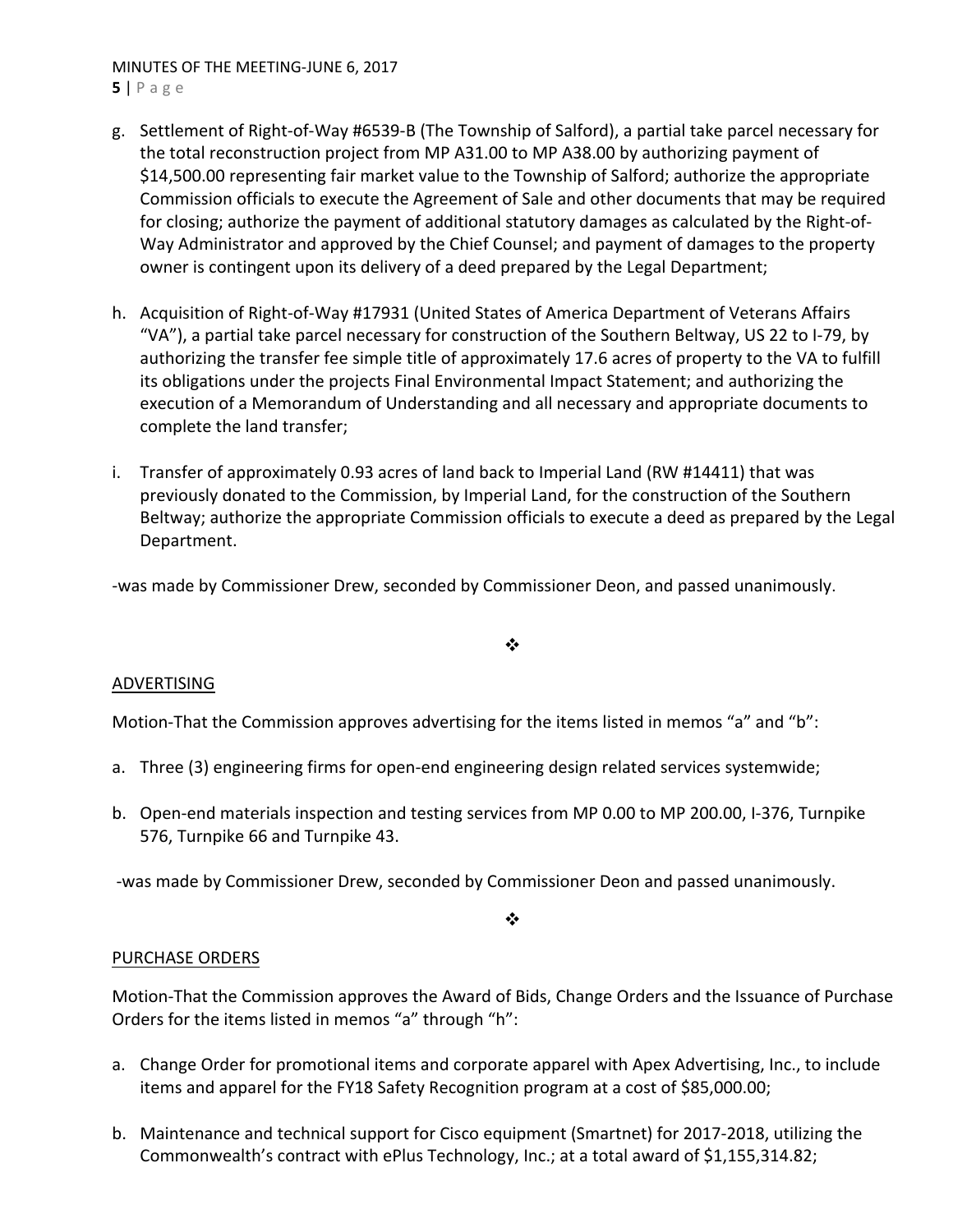- c. Change Order for tree clearing from MP 138.00 to MP 143.00 with Penn Live Service, Inc., to also clear areas for the access gate improvements and adjacent property; at a cost of \$89,640.54;
- d. Emergency generators and installation for the Virginia Drive Slip Ramp, to the lowest responsive and responsible bidder, Carr & Duff, Inc.; at a total award of \$146,000.00;
- e. Safety and compliance services for automotive lifts; exercising the option to renew the agreement with Clark Contractors for an additional two-years (July 1, 2017 – June 30, 2019); at a cost of \$124,860.00;
- f. Canon copier maintenance contract (CAB Print Shop through April 30, 2018), utilizing the Commonwealth's contract with Canon Solutions America, Inc.; at a total award of \$119,242.00;
- g. Reimbursement for the printing of motorist alert handout, utilizing PennDOT's Graphic Service Center; at a cost of \$323,520.00;
- h. Overhead door repair and installation services (July 1, 2017 June 30, 2019), to the lowest responsive and responsible bidders:

| Overhead Door Co. of Greater Pittsburgh |
|-----------------------------------------|
| Allmark Door Co.                        |
| Set Rite Corp.                          |
| <b>TOTAL AWARD:</b>                     |

‐was made by Commissioner Drew, seconded by Commissioner Deon, and passed unanimously.

### ❖

\$300,000.00 Western PA 100,000.00 Central PA 200,000.00 Eastern PA

\$600,000.00

# CONTRACT AWARD

Motion‐That the Commission approves the Award of #T‐342.91R001‐3‐02 for bituminous overlay and retaining wall construction at Willow Grove Interchange, to the lowest responsive and responsible bidder, Allan Meyers, L.P.; at a not‐to‐exceed amount of \$9,697,555.00 and a contingency of \$485,000.00‐was made by Commissioner Drew, seconded by Commissioner Deon, and passed unanimously.

### $\frac{1}{2}$

# CHANGE ORDERS AND FINAL PAYMENTS

Motion‐That the Commission approves the Change Orders and Final Payments for the items listed in memos "a" through "g":

a. Change Order #1 and Final Payment for Contract #EN‐00124‐03‐04 for sinkhole repairs between MP 199.26 and MP 312.03 with Bi‐State Construction Co., Inc., for a decrease of \$124,737.39 to balance items to actual work completed; for a final contract value of \$375,262.61 and final amount due to the contractor of \$71,076.75;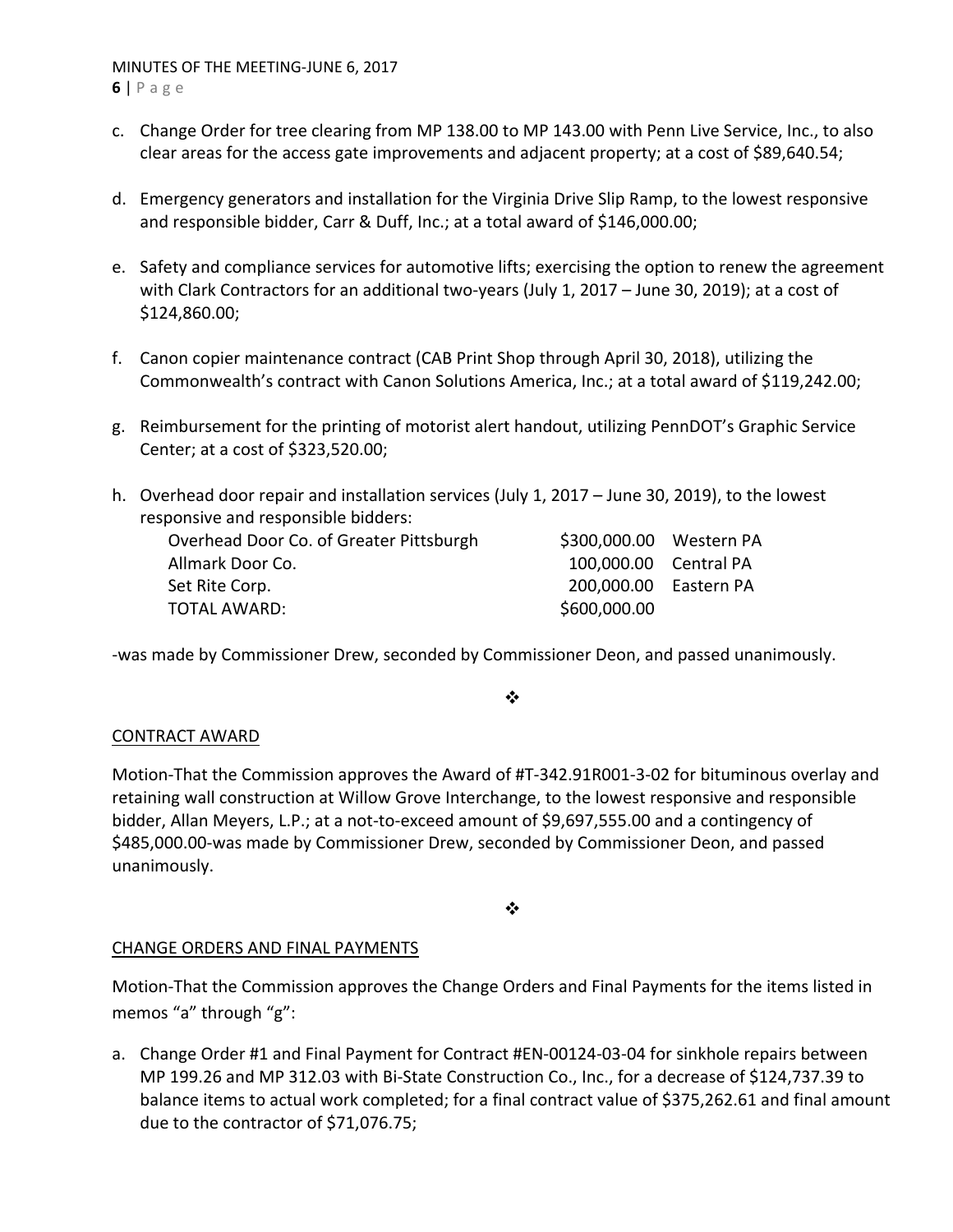#### MINUTES OF THE MEETING‐JUNE 6, 2017 **7** | Page

- b. Change Order #1 for Contract #EN‐00198‐03‐03 for roadway and miscellaneous repairs between MP 0.00 and MP 122.18 with Lane Construction Corp., for an additional \$2,400,000.00 to repair additional deteriorated roadway locations throughout the project limit; increasing the not‐to‐ exceed amount to \$4,900,000.00;
- c. Change Order #1 for Contract #EN‐00162‐03‐02 for bridge repairs between MP 0.00 and MP 109.91, I‐376, Turnpike 576 and Turnpike 66 with J.P.S. Construction Co., Inc. for a 28‐day time extension due to weather limitations for the installation of weather sensitive material;
- d. Change Order #11 and Final Payment for Contract #A‐087.00P001‐3‐03 for construction of the E‐ ZPass Only Interchange at MP A87.07 with New Enterprise Stone & Lime Co., Inc., for an additional \$11,268.82 for snowplowable raised pavement markers, cutting headwall and MPT for RPM installation; for a final contract value of \$23,478,105.56 and final amount due to the contractor of \$23,268.82;
- e. Change Order #1 and Final Payment for Contract #T‐235.00R001‐3‐02 for bituminous resurfacing between MP 235.47 and MP 237.14 with Hempt Bros., Inc., for a decrease of \$207,952.06 to balance items to actual work completed, changes for Class 1 excavation, drainage, guide rail, concrete bridge barrier, concrete encasement, endwall, ramp rework, mill and pave transition area, signage, miscellaneous repairs and asphalt price adjustments; for a final contract value of \$3,035,879.28 and final amount due to the contractor of \$196,390.94;
- f. Change Order #6 and Final Payment for Contract #A‐102.00R001‐3‐02 for roadway rehabilitation between MP A101.30 and MP A104.25 with Pikes Creek Site Contractors, for a decrease of \$899,482.95 to balance items to actual work completed, changes for excavation, barrier, call boxes, barrier backfill, MPT, inlet modification, topsoil, seeding and soil supplements and erosion control; for a final contract value of \$36,959,716.52 and final payment due to the contractor of \$795,171.00;
- g. Change Order #10 for Contract #A‐020.00T002‐3‐07 for roadway and bridge reconstruction from MP A25.67 to MP A31.34 with Allan Myers, LP, for an additional \$1,211,356.18 to balance items to actual work completed, changes for concrete deck repairs, verification of buried utility lines, material disposal fees, E & S control, paving, slope stabilization, pavement patching, installation of conduit and installation of foundation drains; for a revised not‐to‐exceed amount of \$211,258,037.55.

‐was made by Commissioner Drew, seconded by Commissioner Deon, and passed unanimously.

❖

# NEXT COMMISSION MEETING

The next meeting of the Pennsylvania Turnpike Commission will be held on Tuesday, June 20, 2017 beginning at 10:00 a.m.